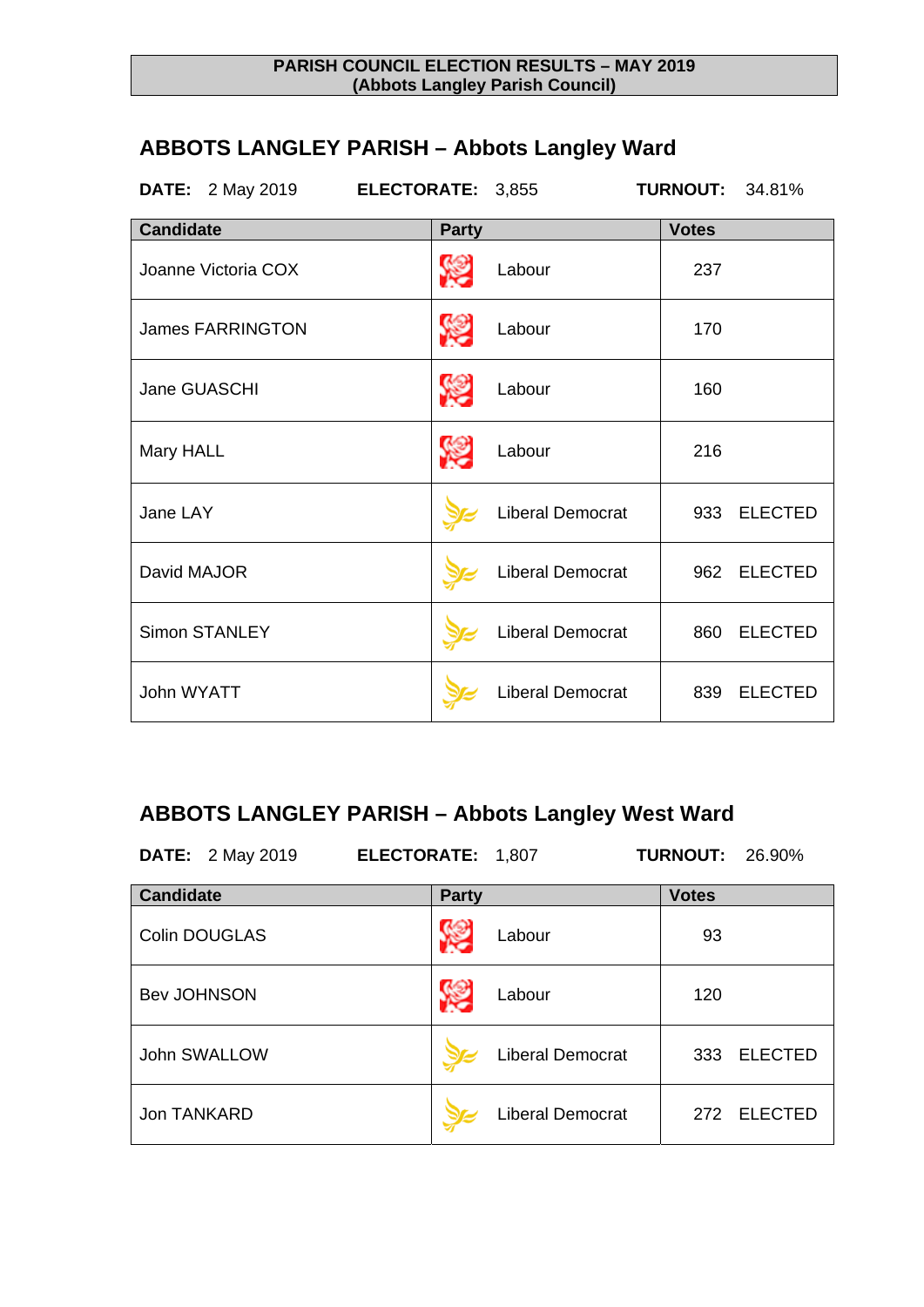### **ABBOTS LANGLEY PARISH – Bedmond Ward**

| <b>DATE:</b> 2 May 2019 | ELECTORATE: 1,149       | <b>TURNOUT: 28.81%</b> |
|-------------------------|-------------------------|------------------------|
| <b>Candidate</b>        | <b>Party</b>            | <b>Votes</b>           |
| Jean BOWMAN             | <b>Liberal Democrat</b> | <b>ELECTED</b><br>278  |
| John Robert MONK        | Labour                  | 39                     |

# **ABBOTS LANGLEY PARISH – Hunton Bridge Ward**

| <b>DATE:</b> 2 May 2019 | ELECTORATE: 1,193       | <b>TURNOUT: 27.41%</b> |
|-------------------------|-------------------------|------------------------|
| <b>Candidate</b>        | <b>Party</b>            | <b>Votes</b>           |
| Philip LOCKETT          | Labour                  | 51                     |
| Owen ROE                | <b>Liberal Democrat</b> | <b>ELECTED</b><br>261  |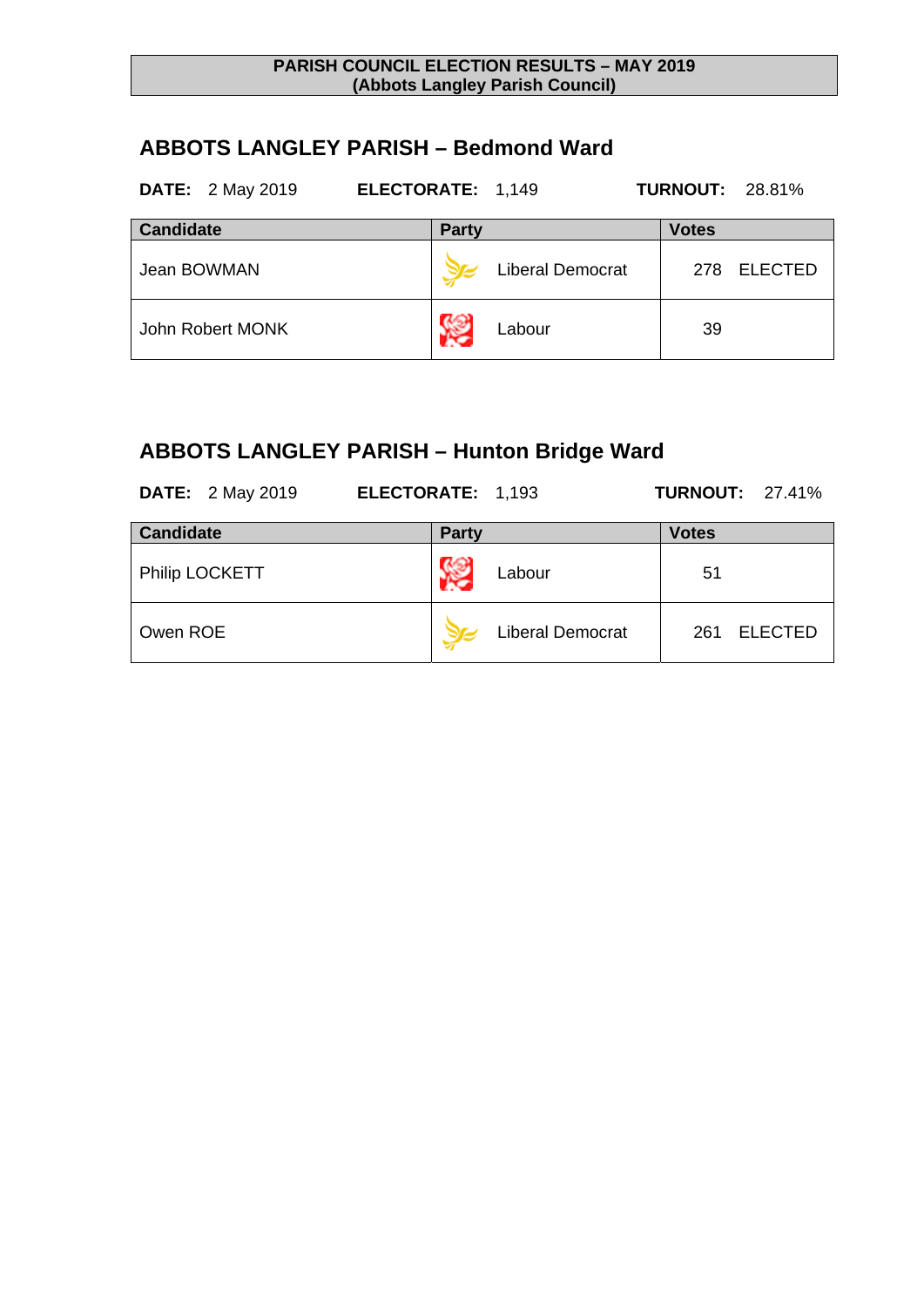### **ABBOTS LANGLEY PARISH – Leavesden Ward**

| <b>DATE:</b> 2 May 2019<br>ELECTORATE: 5,812 |              |                         | <b>TURNOUT:</b> | 26.01%         |
|----------------------------------------------|--------------|-------------------------|-----------------|----------------|
| <b>Candidate</b>                             | <b>Party</b> |                         | <b>Votes</b>    |                |
| Sara BEDFORD                                 |              | Liberal Democrat        | 1,111           | <b>ELECTED</b> |
| <b>Liz BURNS</b>                             |              | <b>Liberal Democrat</b> | 1,025           | <b>ELECTED</b> |
| Anne Josephine CONNELL                       | <b>SEP</b>   | Labour                  | 249             |                |
| Stephen COX                                  | <b>SEP</b>   | Labour                  | 234             |                |
| Stephen GILES-MEDHURST                       |              | <b>Liberal Democrat</b> | 1,048           | <b>ELECTED</b> |
| Marie-Louise Straub NOLAN                    |              | Labour                  | 224             |                |
| <b>Robin POWELL</b>                          |              | <b>Liberal Democrat</b> | 980             | <b>ELECTED</b> |
| <b>Greg SHUMAKE</b>                          | <b>SEP</b>   | Labour                  | 194             |                |
| Mandy SHUMAKE                                | <b>SEP</b>   | Labour                  | 186             |                |
| Roxanne YAU                                  |              | <b>Liberal Democrat</b> | 944             | <b>ELECTED</b> |
|                                              |              |                         |                 |                |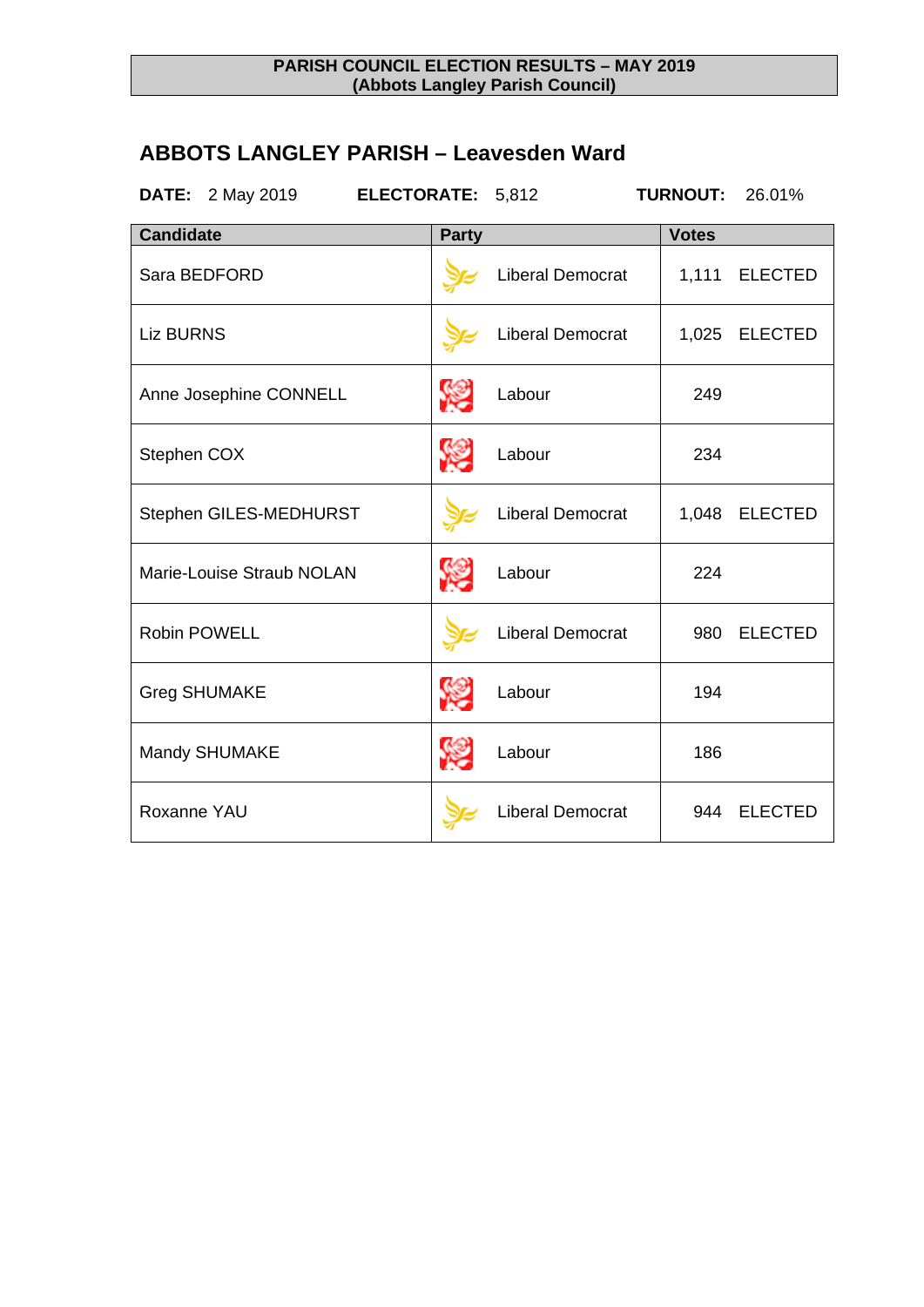### **ABBOTS LANGLEY PARISH – Primrose Hill Ward**

|                   | <b>DATE:</b> 2 May 2019 | ELECTORATE: 2,024 |                         | <b>TURNOUT: 29.5%</b> |                |
|-------------------|-------------------------|-------------------|-------------------------|-----------------------|----------------|
| <b>Candidate</b>  |                         | <b>Party</b>      |                         | <b>Votes</b>          |                |
| <b>Ruth CLARK</b> |                         |                   | <b>Liberal Democrat</b> | 378                   | <b>ELECTED</b> |
|                   | Alex MICHAELS           |                   | <b>Liberal Democrat</b> | 437                   | <b>ELECTED</b> |
|                   | <b>Bruce PROCHNIK</b>   |                   | Labour                  | 77                    |                |
|                   | Maureen SEDLACEK        |                   | Labour                  | 66                    |                |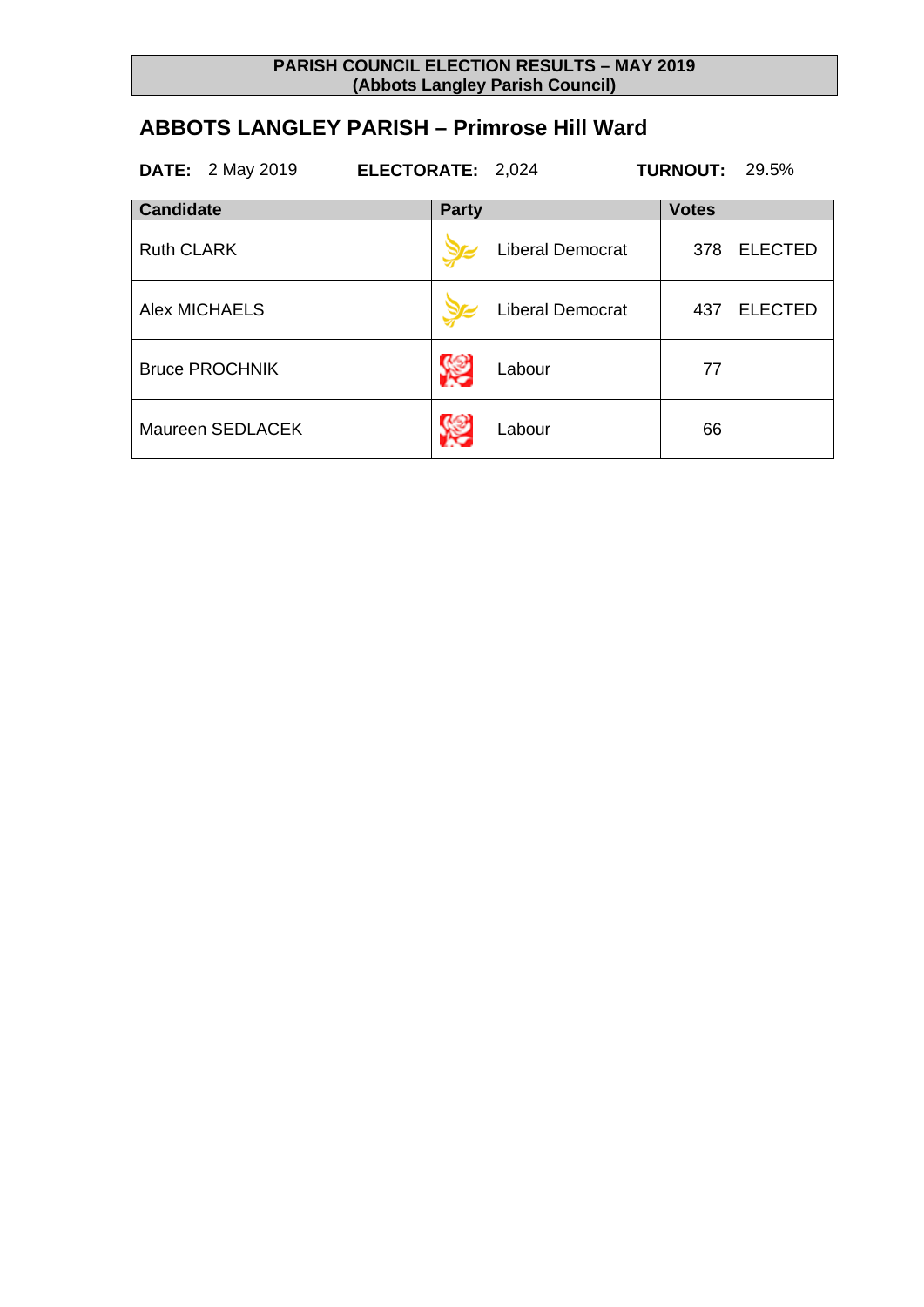### **COMMUNITY COUNCIL ELECTION RESULTS – MAY 2019 (Batchworth Community Council)**

### **BATCHWORTH COMMUNITY – Rickmansworth Town Ward**

| ELECTORATE: 4,702<br>DATE:<br>2 May 2019 |              |                                                     | <b>TURNOUT:</b> | 34.92%         |
|------------------------------------------|--------------|-----------------------------------------------------|-----------------|----------------|
| <b>Candidate</b>                         | <b>Party</b> |                                                     | <b>Votes</b>    |                |
| Di BARBER                                |              | <b>Conservative Party</b><br>Candidate              | 744             | <b>ELECTED</b> |
| Emma BRADING                             |              | <b>Green Party</b>                                  | 828             | <b>ELECTED</b> |
| David CAIDEN                             |              | <b>Conservative Party</b><br>Candidate              | 685             |                |
| Paul DAWSON                              |              | <b>Green Party</b>                                  | 729             | <b>ELECTED</b> |
| Andrea FRASER                            |              | <b>Conservative Party</b><br>Candidate              | 673             |                |
| Peter LOADER                             |              | <b>Green Party First</b><br><b>Choice Candidate</b> | 806             | <b>ELECTED</b> |
| <b>Steve MANDER</b>                      |              | Independent<br>Rickmansworth<br>Resident            | 400             |                |
| <b>Charles ROBINSON</b>                  |              | <b>Green Party</b>                                  | 557             |                |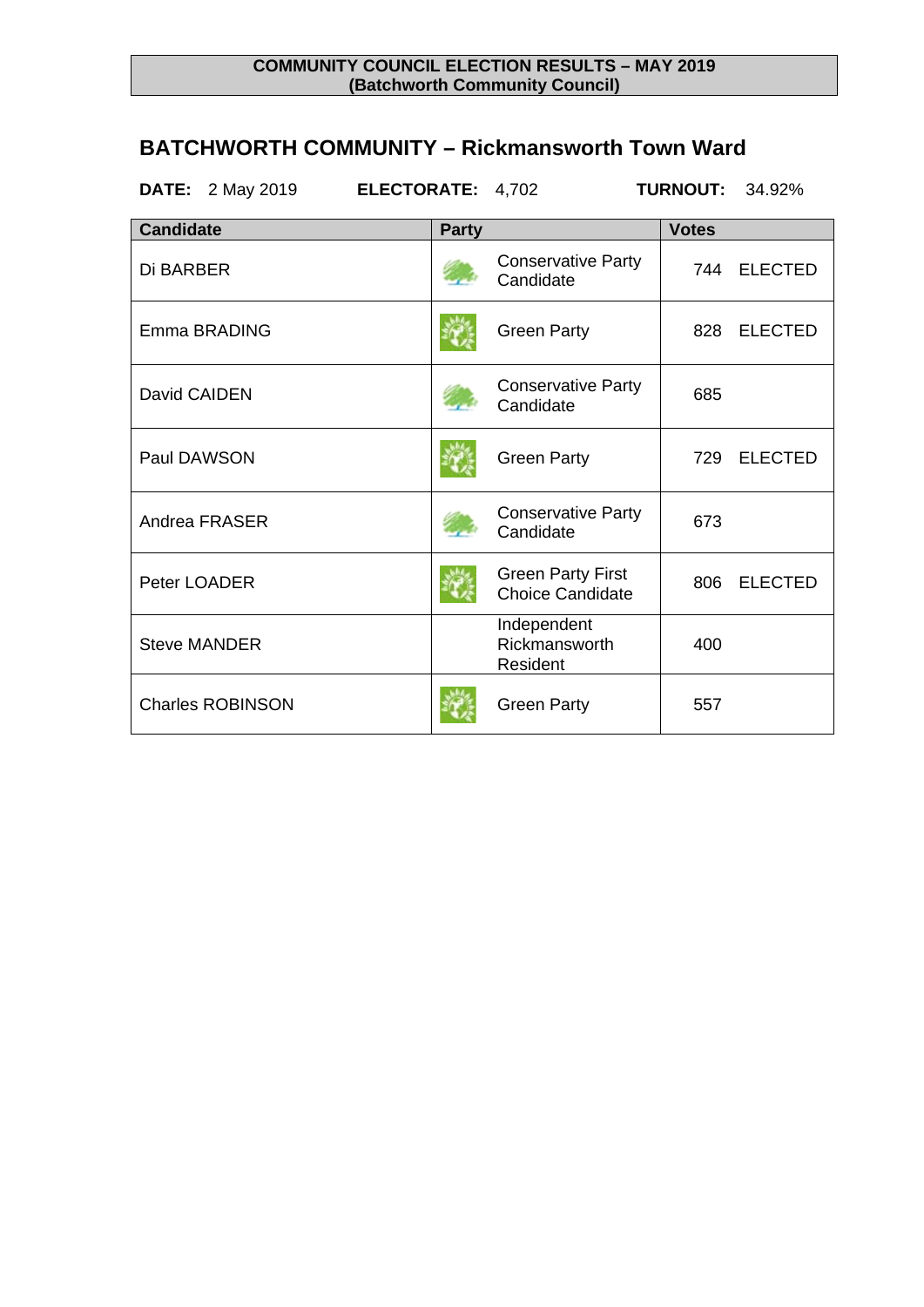### **PARISH COUNCIL ELECTION RESULTS – MAY 2019 (Croxley Green Parish Council)**

### **CROXLEY GREEN PARISH – Dickinsons Ward**

| 2 May 2019<br>DATE:       | ELECTORATE: 5,186       | <b>TURNOUT:</b><br>37.12% |
|---------------------------|-------------------------|---------------------------|
| <b>Candidate</b>          | <b>Party</b>            | <b>Votes</b>              |
| Nigel John COLE           | Independent             | 1,185<br><b>ELECTED</b>   |
| <b>Andrew GALLAGHER</b>   | Independent             | <b>ELECTED</b><br>1,013   |
| <b>Andrew HOBBS</b>       | Construction<br>Manager | 1,034<br><b>ELECTED</b>   |
| <b>Chris MITCHELL</b>     |                         | 1,106<br><b>ELECTED</b>   |
| David John MONTAGUE       | Independent             | 993<br><b>ELECTED</b>     |
| Karen TAYLOR              | Resident                | <b>ELECTED</b><br>773     |
| David Patrick James TOBIN | Independent             | <b>ELECTED</b><br>487     |
| <b>Cliff VASSILIOU</b>    | Independent             | <b>ELECTED</b><br>935     |
| Jonathan WEBB             | Independent             | 479                       |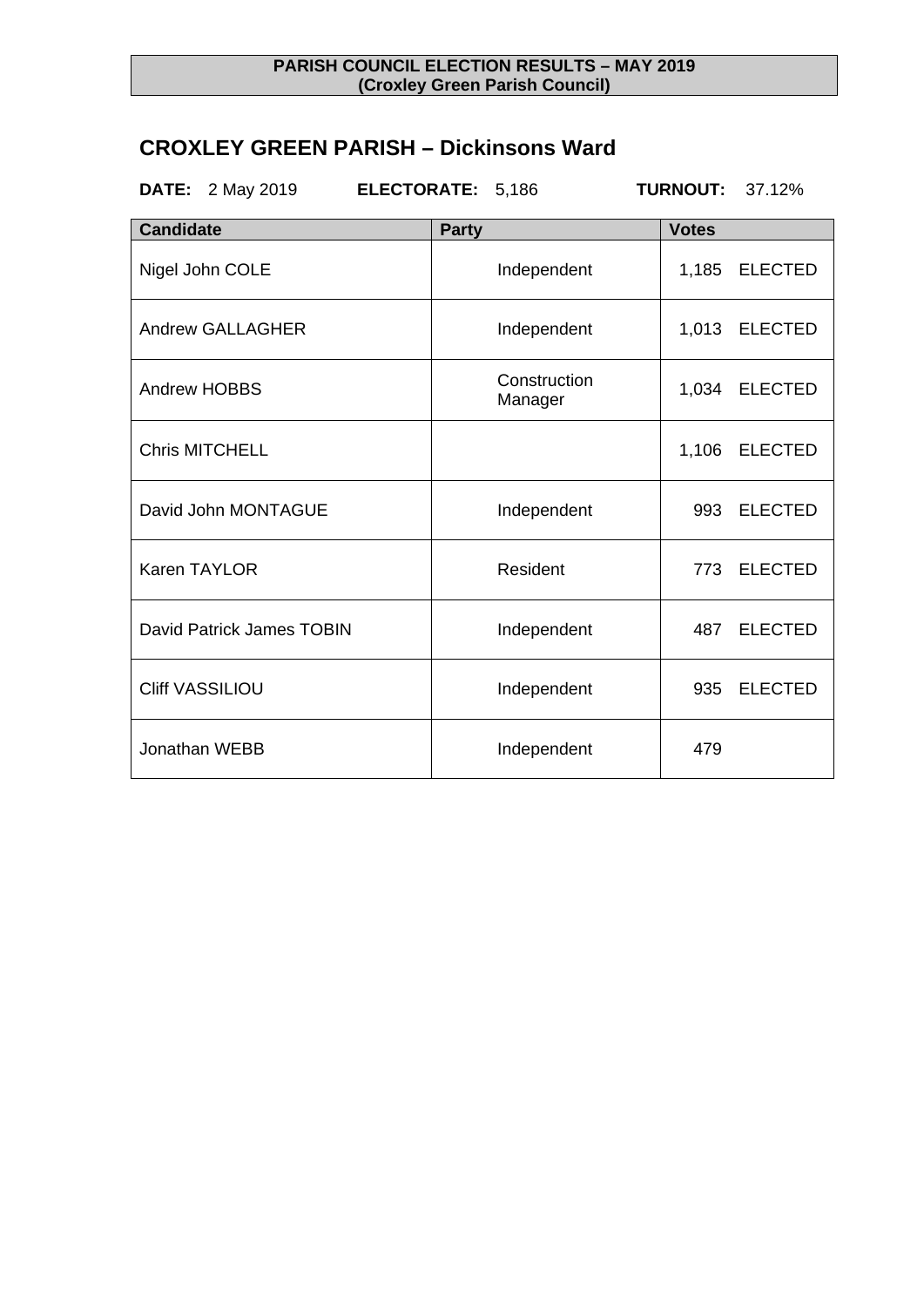#### **PARISH COUNCIL ELECTION RESULTS – MAY 2019 (Croxley Green Parish Council)**

### **CROXLEY GREEN PARISH – Durrants Ward**

| DATE:<br>2 May 2019<br><b>ELECTORATE:</b> | 5,041                         | <b>TURNOUT:</b><br>34.00% |
|-------------------------------------------|-------------------------------|---------------------------|
| <b>Candidate</b>                          | <b>Party</b>                  | <b>Votes</b>              |
| <b>Emily Joanna BENNER</b>                | Independent                   | 1,069<br><b>ELECTED</b>   |
| Adam John BIRCH                           | Independent                   | <b>ELECTED</b><br>899     |
| <b>Alex CHARLTON</b>                      |                               | 208                       |
| <b>Susan Elizabeth HUGHES</b>             | Independent                   | <b>ELECTED</b><br>612     |
| Martin Hugh JACOB                         | Resident for over<br>40 years | <b>ELECTED</b><br>900     |
| Harry KYRIAKOU                            | Independent                   | <b>ELECTED</b><br>473     |
| Dan MARTIN                                | Independent<br>Candidate      | 276                       |
| <b>Tony WALKER</b>                        | Independent                   | 523<br><b>ELECTED</b>     |
| <b>Derek WALLINGTON</b>                   | Independent                   | <b>ELECTED</b><br>987     |
| <b>Anita YEUNG</b>                        | Independent                   | <b>ELECTED</b><br>341     |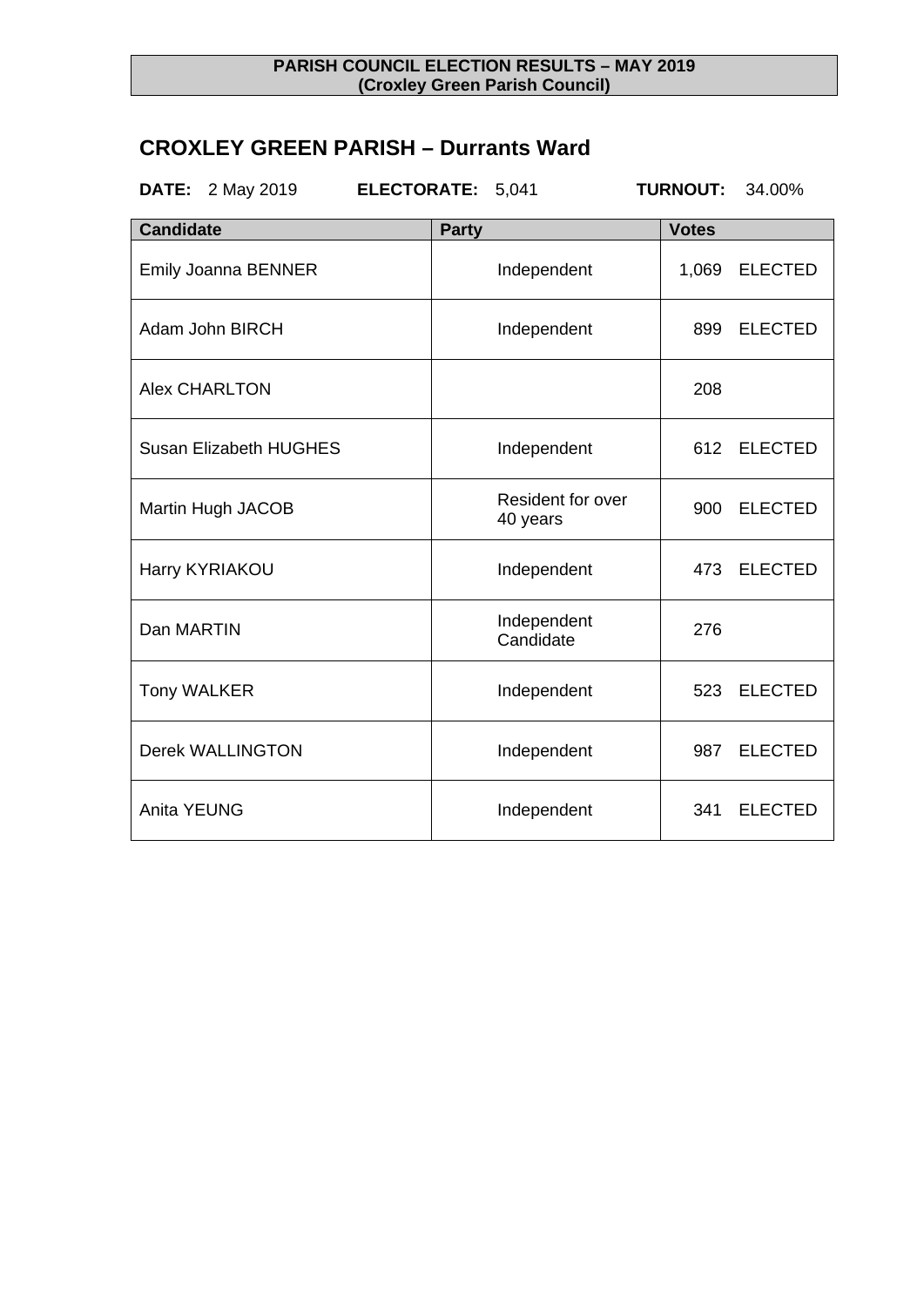#### **PARISH COUNCIL ELECTION RESULTS – MAY 2019 (Watford Rural Parish Council)**

# **WATFORD RURAL PARISH – Ashridge Ward**

| <b>DATE:</b> 2 May 2019 | ELECTORATE: 1,297 |                                        | <b>TURNOUT: 20.89%</b> |
|-------------------------|-------------------|----------------------------------------|------------------------|
| <b>Candidate</b>        | <b>Party</b>      |                                        | <b>Votes</b>           |
| <b>Shanti MARU</b>      |                   | <b>Conservative Party</b><br>Candidate | 90                     |
| <b>William WAITE</b>    |                   | <b>Labour Party</b>                    | 172 ELECTED            |

## **WATFORD RURAL PARISH – Carpenders Park Ward**

| <b>DATE:</b> 2 May 2019        | ELECTORATE: 4,056 |                                        | <b>TURNOUT:</b><br>32.57% |
|--------------------------------|-------------------|----------------------------------------|---------------------------|
| <b>Candidate</b>               | <b>Party</b>      |                                        | <b>Votes</b>              |
| Angela Mary ARNOLD             |                   | <b>Conservative Party</b><br>Candidate | <b>ELECTED</b><br>861     |
| <b>Kirsty Elizabeth BARNES</b> |                   | <b>Conservative Party</b><br>Candidate | <b>ELECTED</b><br>830     |
| Donna Michelle DUNCAN          |                   | <b>Conservative Party</b><br>Candidate | <b>ELECTED</b><br>833     |
| Paul GORDON                    |                   | Labour Party                           | 354                       |
| Carolyn KOCH                   |                   | Labour Party                           | 335                       |
| <b>Steven PALMER</b>           |                   | <b>Labour Party</b>                    | 299                       |
| Michael Lawrence REVEN         |                   | <b>Conservative Party</b><br>Candidate | <b>ELECTED</b><br>749     |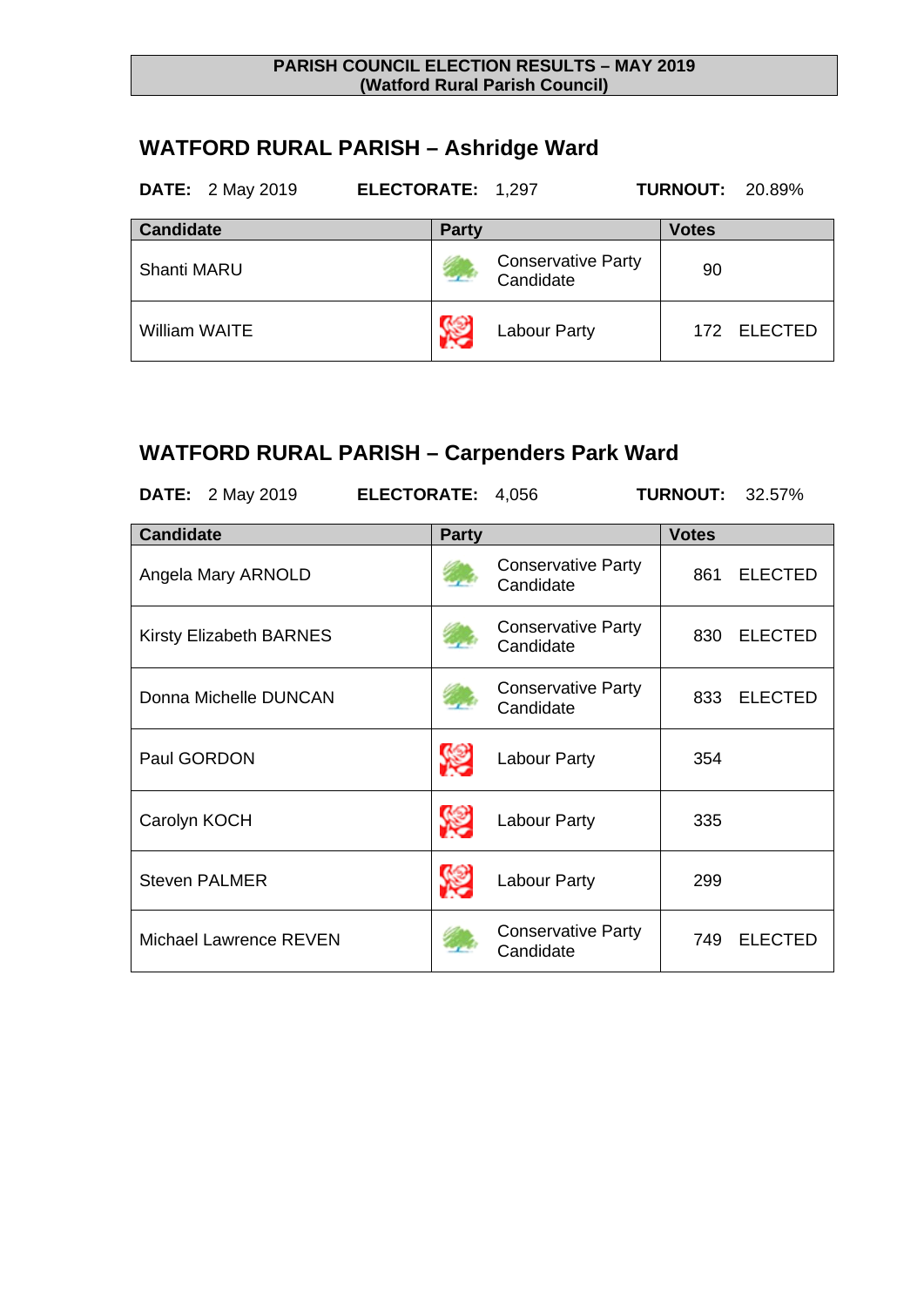#### **PARISH COUNCIL ELECTION RESULTS – MAY 2019 (Watford Rural Parish Council)**

## **WATFORD RURAL PARISH – Hayling Ward**

| <b>DATE:</b> 2 May 2019 | ELECTORATE: 2,709 |                                        | <b>TURNOUT: 27.57%</b> |                |
|-------------------------|-------------------|----------------------------------------|------------------------|----------------|
| <b>Candidate</b>        | <b>Party</b>      |                                        | <b>Votes</b>           |                |
| <b>Patrick HEANEN</b>   |                   | <b>Conservative Party</b><br>Candidate | 217                    |                |
| Joan KING               |                   | <b>Labour Party</b>                    | 447                    | <b>ELECTED</b> |
| Stephen KING            |                   | <b>Labour Party</b>                    | 416                    | <b>ELECTED</b> |
| Pandora MELLY           |                   | <b>Conservative Party</b><br>Candidate | 221                    |                |

# **WATFORD RURAL PARISH – Oxhey Hall Ward**

**DATE:** 2 May 2019 **ELECTORATE:** 2,656 **TURNOUT:** 39.80%

| <b>Candidate</b>     | <b>Party</b> |                                        | <b>Votes</b> |                |
|----------------------|--------------|----------------------------------------|--------------|----------------|
| Veronica DEASY       |              | <b>Conservative Party</b><br>Candidate | 239          |                |
| Ann GRANT            |              | <b>Conservative Party</b><br>Candidate | 352          | <b>ELECTED</b> |
| <b>Chris GREEN</b>   |              | <b>Labour Party</b>                    | 182          |                |
| <b>Alison SCARTH</b> |              | <b>Liberal Democrat</b>                | 707          | <b>ELECTED</b> |
| <b>Greg SHUMAKE</b>  |              | <b>Labour Party</b>                    | 83           |                |